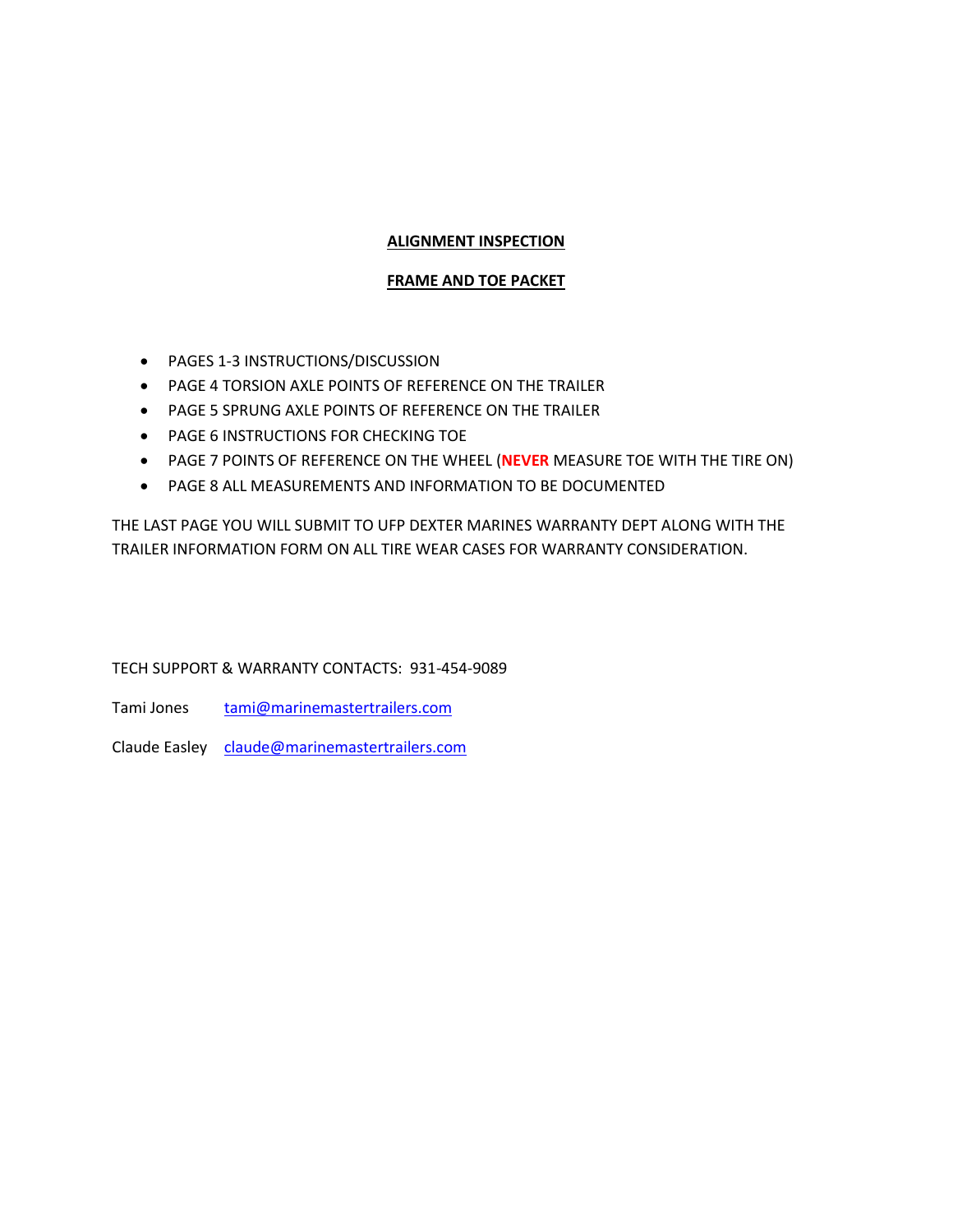## Alignment Overview

This procedure is intended to assist in correctly addressing tire wear issues suspected to be related to axle alignment. Actual misalignment issues related to a defect in the axle are extremely rare. if a defect in the axle is at fault, the repair is generally covered under our warranty terms. However, if the misalignment is due to impact or improper axle installation, we will refer the repair to the responsible parties.

The good news is that these issues can usually be evaluated and resolved by careful inspection and measurement with commonly available tools. Only a limited number of automotive alignment shops can handle trailers due to their axle width, and the fact that their axles are close together. Consequently, proper diagnosis of the underlying cause is critical to avoid multiple attempts at repair. A thorough initial inspection of the trailer and methodical approach to troubleshooting is key to a fast and effective resolution. For this reason, we appreciate the upfront time taken to gather the information below, and are available at 931—967-5101x16, warrantytn $@$ ufpnet.com to answer any questions.

- General Inspection: Note: Quality radial tires make a huge difference in tread life!
- 1. Ensure all tires on trailer are "ST" rated for trailer service. Their DOT load carrying capacity should be equal to or greater than the axle capacity. Ensure all tires are and have been fully inflated to the DOT pressure. Note tire brand, size, and whether bias or radial.
- 2. Determine if wear problem has been since new or has recently occurred. Recent occurrence indicates collision damage or a mechanical problem.
- 3. On tandem or triple axle trailers, determine if customer's trailer/tow vehicle hitch combination allows towing with the trailer frame level. Towing tongue low will overload the front axle and tires, or tongue high will overload the rear axle and tires, particularly on tandem or triple torsion trailers. Proper towing level can be evaluated with a 4 foot level on the longitudinal trailer frame.
- 4. Check for apparent collision damage on axle beam or trailer frame. Look for tie down strap or chain marks in paint on axle beam. On leaf spring trailers with straight axles, check beam straightness with a 4 foot level on top of beam and front or rear of beam. See Figure 3 and below. Gap between straightedge and beam indicates overload or bend.

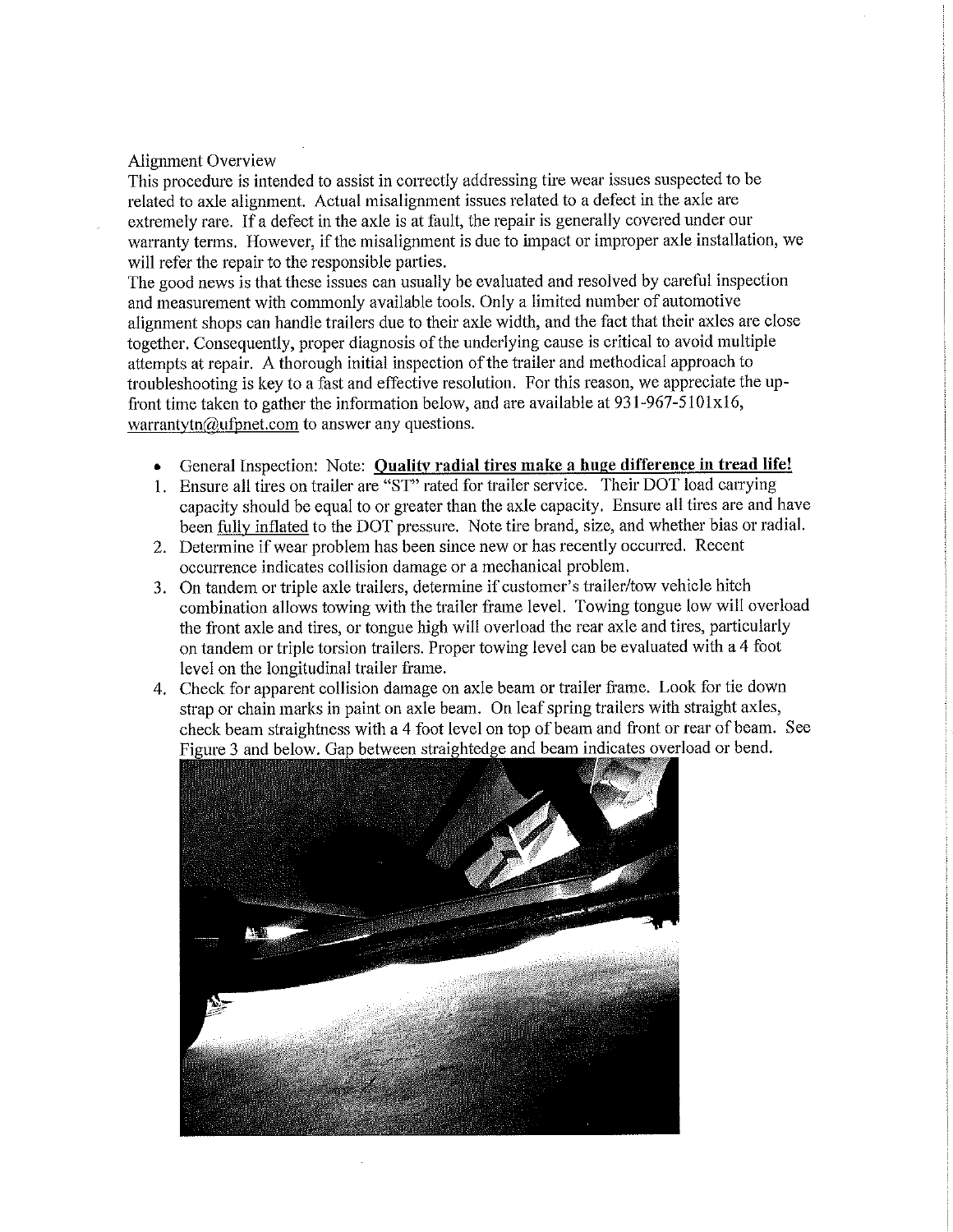- . Check bearing end play at each tire by jacking them up individually so that they clear the ground. Attempt to rock the wheel back and forth at the <sup>12</sup> and <sup>6</sup> o'clock orientation, and again at 3 and 9 o'clock orientation. If the tire moves more than  $1/8$ ", bearings, lug nuts, or other suspension parts are too loose.
- 6. Wear Patterns:
- If all tires on a multi axle trailer are wearing OK except for one, try the straightedge on a leaf spring axle beam shown previously and/or the toe check (Figure 2) on that hub first as this is probably overload or impact damage related. Pay particular attention to the right front, as it is most likely subject to impact damage.
- If there is tire wear consistently on the inside or consistently on the outside of the tires, have the boat/trailer combination weighed at a public scale with full fuel tanks and owner's normal gear in it. If a wakeboard boat, determine whether permanent ballast has been added to the boat, or it is towed with ballast tanks full. Trailers that are overweight or significantly underweight will affect camber.
- Rare: If a multi-axle torsion and accelerated wear is on one the that looks like, but is not underinflation, that one tire may be overloaded. Jack up trailer so all tires hang freely. Check tire clearance to fender or angles of the torsion trailing arms and see if they are similar. Torsion tire unloaded clearance differences greater than .75 inches, or <sup>6</sup> degrees on the trailing arms will cause tires to be unevenly loaded and should be corrected, contact UFP for directions.
- If more than one tire is wearing, start with measuring alignment of the axles to the frame or the toe check on all hubs. Ifthe axle is misaligned to the frame, one side ofthe axle would be found toed in and the other side toed out about the same amount.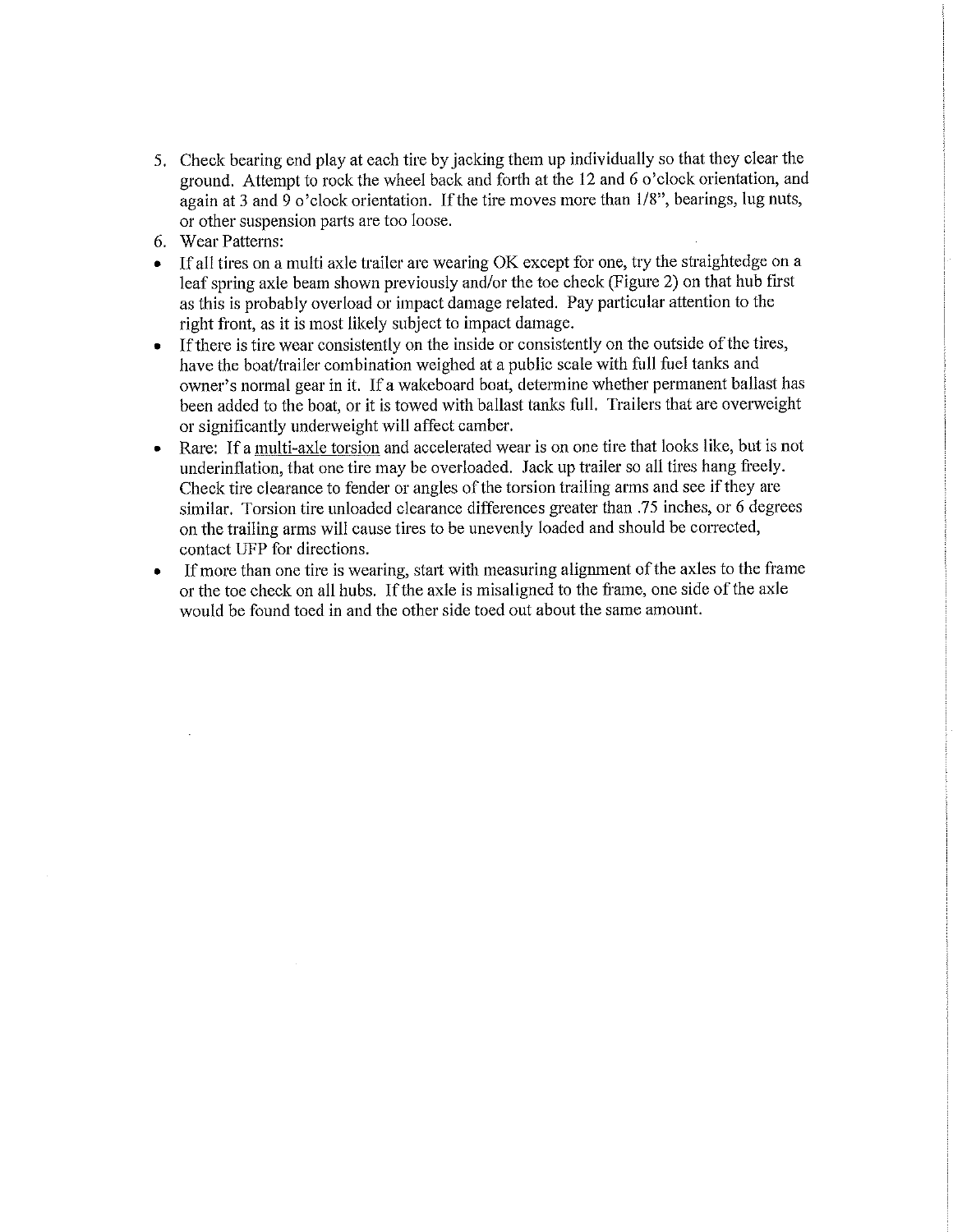## • Axle Alignment in Frame Check

Occasionally, axles will be installed in a trailer frame such that they are misaligned to the operating centerline of the trailer. Cross checking installation measurements is an effective method for checking axle alignment to the trailer frame. The method below offers practical field measurements. Measurement to the tow ball develops the practical centerline ofthe trailer. However, ifthis is absolutely not possible due to obstruction, or ifthere is a lot of movement in a swing tongue, measuring to the corners of the most rear crossmember is a fair substitute, as many trailer manufacturers square the trailer from this point.

- 1. For accurate measurements, use a steel tape measure with increments of 1/16 or 1/10 inch minimum. Measure carefully to  $1/16$ "-1/10" or the most accurate increment available. You may get best accuracy by starting at the one foot mark on the tape versus the manufactured tape end. Double-check measurements, as we have seen trailers manufactured exactly one inch out of square due to jig iayout error.
- For an accurate tow ball center measurement, attach the trailer to the tow vehicle. Make a centerline dot on the bottom of the tow ball shank with a Sharpie or other permanent marker.
- For an accurate center of axle fastener measurement make a centerline dot on the fastener head.
- If a single axle leaf spring trailer, the measurement point can be either the center of the spring hanger bolts, or the center of the spring leaf tie bolts. If a multi-axle leaf spring trailer, diagonal measurements should be taken between the centers of all six spring hanger bolts.
- If <sup>a</sup> single or multi axle torsion trailer, measurements can be taken to the centers of the torsion frame mount bolts.
- See Figure l for the suggested measurement layout.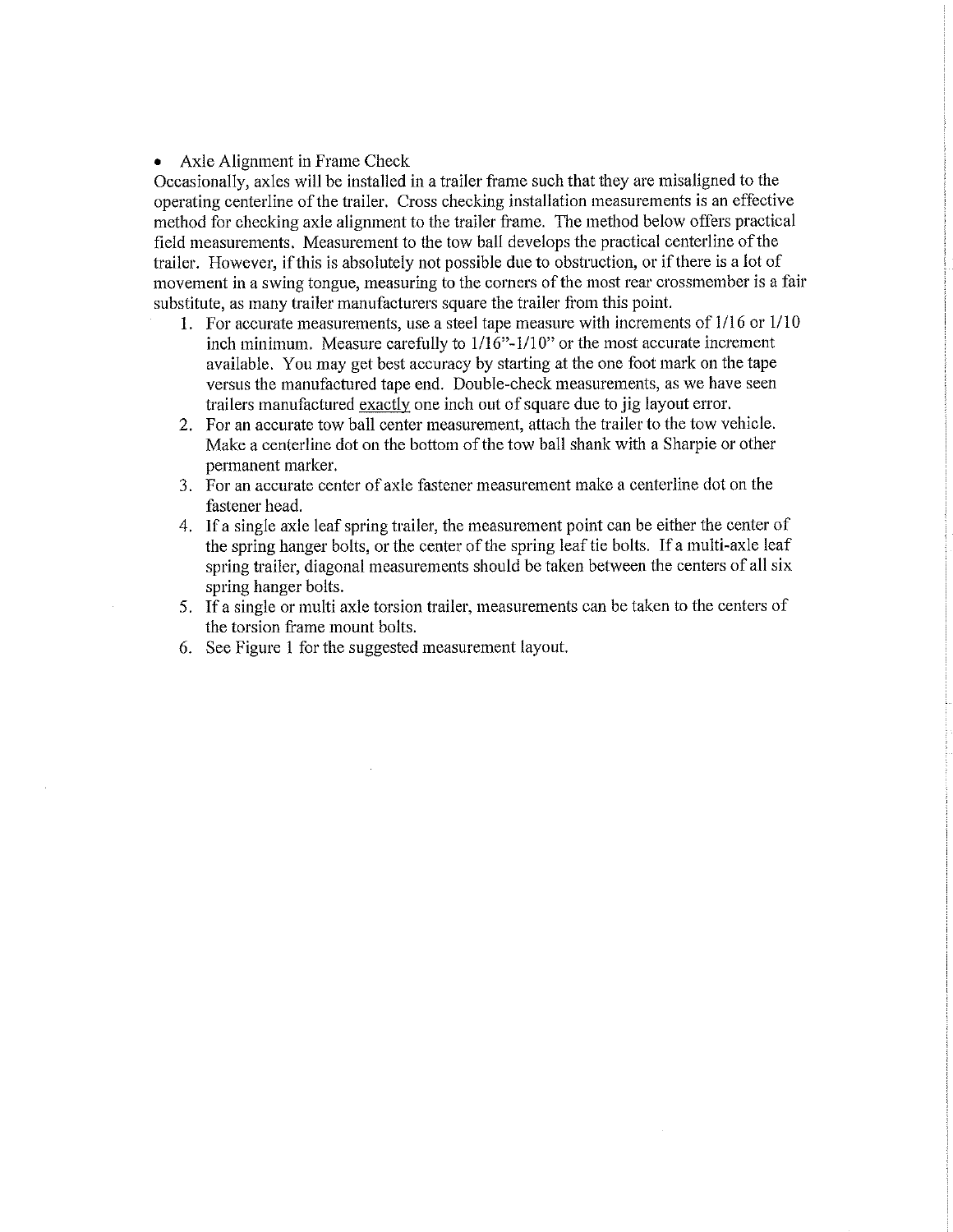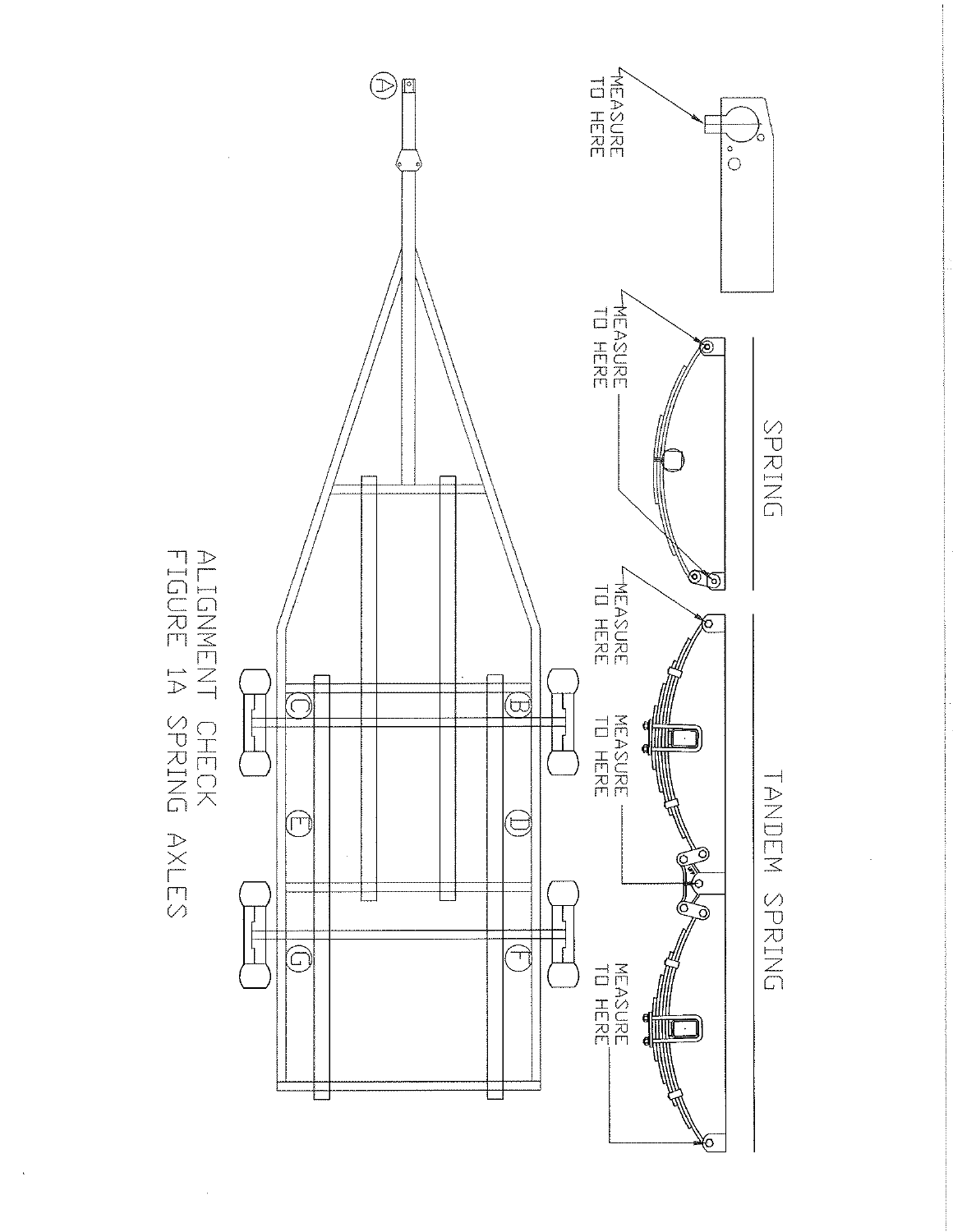#### - Axle Toe Check

Prior to making any measurements of toe, jack the trailer up and support the frame so the frame is perfectly level using a carpenters level or equivalent and the axles hang freely. If you are working on a straight leaf spring axle, sometimes a bent axle problem is found quickly by checking the beam first with a straightedge as listed above in the general inspection paragraph Step 4.

It is possible to take toe measurements directly to the hub mounting face or rotor surfaces with a precise tape measure. Better, a 24" carpenter's level, or other straightedge can be exactly centered on the hub face for accurate measurement or to allow clearance of suspension components. Measurement accuracy needs to be to the  $1/16$  inch.

Axle toe is checked at the 3 and 9 o'clock position on the hub or rotor. Axle camber is checked at the <sup>12</sup> o'clock and <sup>6</sup> o'clock position. If, because of obstructions, you can only get three ofthe four measurements, we can usually work with them. See Figure 2 for toe. Ignore camber to start, an axle with a camber problem will probably have toe issues too. If toe checks out, we will check camber separately. Checking Toe:

The best toe measurement is directly to the hub or rotor (at <sup>3</sup> and <sup>9</sup> o'clock positions). To do this, remove the wheels. Get <sup>a</sup> 24" carpenter's level and mark the exact centerline on the bottom level surface. You will then measure out and mark two stud alignment marks on either side of the centerline at the following distance:

- 5 Lug axle  $1-5/16$ " or  $1.31$ "
- 6 Lug axle  $1-3/8$ " or  $1.38$ "
- 8 Lug axle  $1-1/4$ " or  $1.25$ "

Place the 24" level on top of the top two studs and slide back so the back level edge is in good contact with the hub face surface and the two marks made above are exactly centered on top of the studs. Level the level and make sure it remains centered on top of the studs. See Figure 2. Take a very accurate measurement from the inside of the level surface to the trailer frame. You probably will want to have a helper and use an accurate carpenter's or machinists square to be sure your measurements are accurate. The front and back toe measurements should be equal or at least within 1/8" on a 24" straightedge.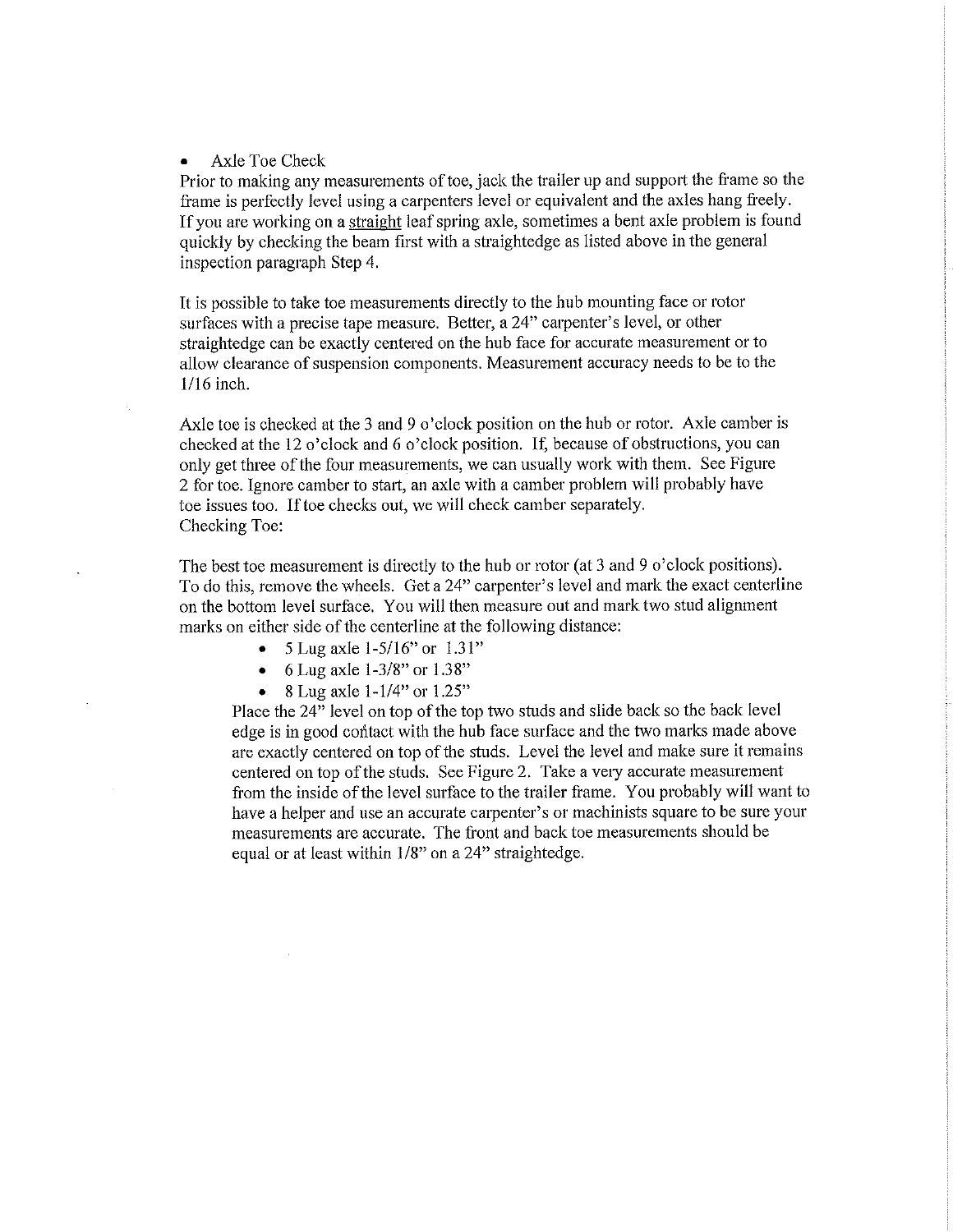